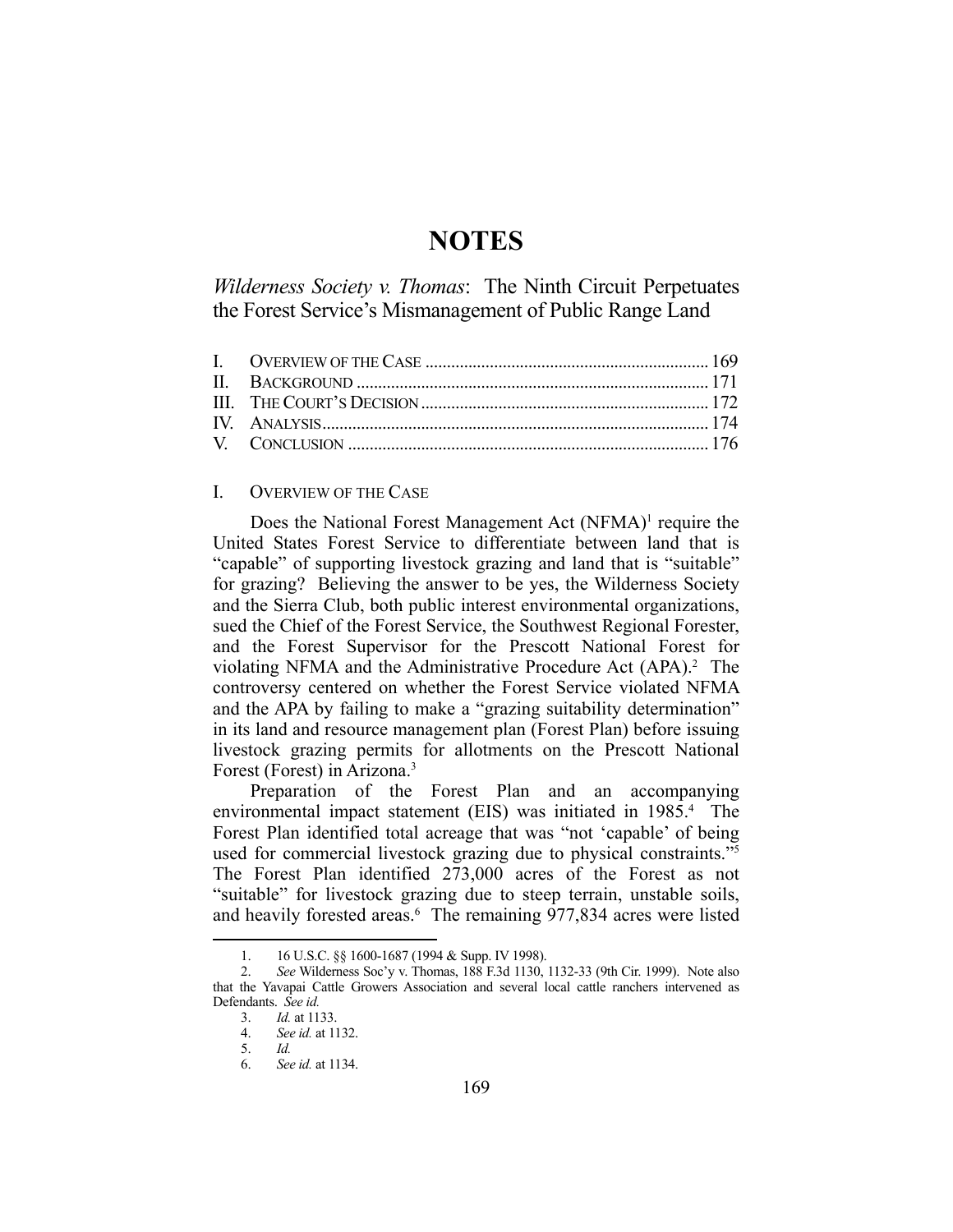as "suitable."7 The plaintiffs administratively challenged the adequacy of the Forest Plan because it did not "physically identify" the land that was "suitable" for grazing.<sup>8</sup> The plaintiffs asserted that the Forest Service's "blanket decision to designate as suitable all lands capable of grazing" was in violation of federal regulations because the decision did not consider the "economic or environmental consequences of livestock grazing or its effects on alternative uses of those lands."9 Ultimately, the Forest Service approved the Forest Plan as prepared.10

 The plaintiffs filed suit against the Forest Service in federal district court after the administrative appeal failed.<sup>11</sup> The plaintiffs asserted four claims for relief in their complaint.<sup>12</sup> The first claim alleged that the Forest Service violated the requirements of NFMA by approving the Forest Plan without conducting a grazing suitability determination.<sup>13</sup> The second and third claims alleged that the Forest Service violated NFMA by issuing grazing permits for site-specific allotments in the Forest without conducting the grazing suitability determination for those areas.<sup>14</sup> Finally, the plaintiffs alleged that the Forest Service violated the APA by "arbitrarily and capriciously" approving grazing permits in the Forest without making a suitability determination.<sup>15</sup> The district court ordered summary judgment in favor of the Forest Service.<sup>16</sup>

 The plaintiffs appealed to the United States Court of Appeals for the Ninth Circuit.17 After scrutinizing the justiciability of the case and reviewing the statutory and regulatory requirements under NFMA, the Ninth Circuit dismissed the first claim as nonjusticiable and affirmed the district court's grant of summary judgment.<sup>18</sup> The court held that because the Forest Plan satisfied NFMA, the court would defer to the Forest Service's grazing decisions contained therein.19 *Wilderness Society v. Thomas*, 188 F.3d 1130 (9th Cir. 1999).

 <sup>7.</sup> *See id.*

 <sup>8.</sup> *See id.* at 1132.

 <sup>9.</sup> *Id.* at 1134 (paraphrasing 36 C.F.R. § 219.3 (1999)).

 <sup>10.</sup> *See id.* at 1132.

 <sup>11.</sup> *See id.* at 1133.

 <sup>12.</sup> *See id.*

 <sup>13.</sup> *See id.*

 <sup>14.</sup> *See id.*

 <sup>15.</sup> *See id.*

 <sup>16.</sup> *See id.*

 <sup>17.</sup> *See id.*

 <sup>18.</sup> *See id.* at 1136.

 <sup>19.</sup> *See id.*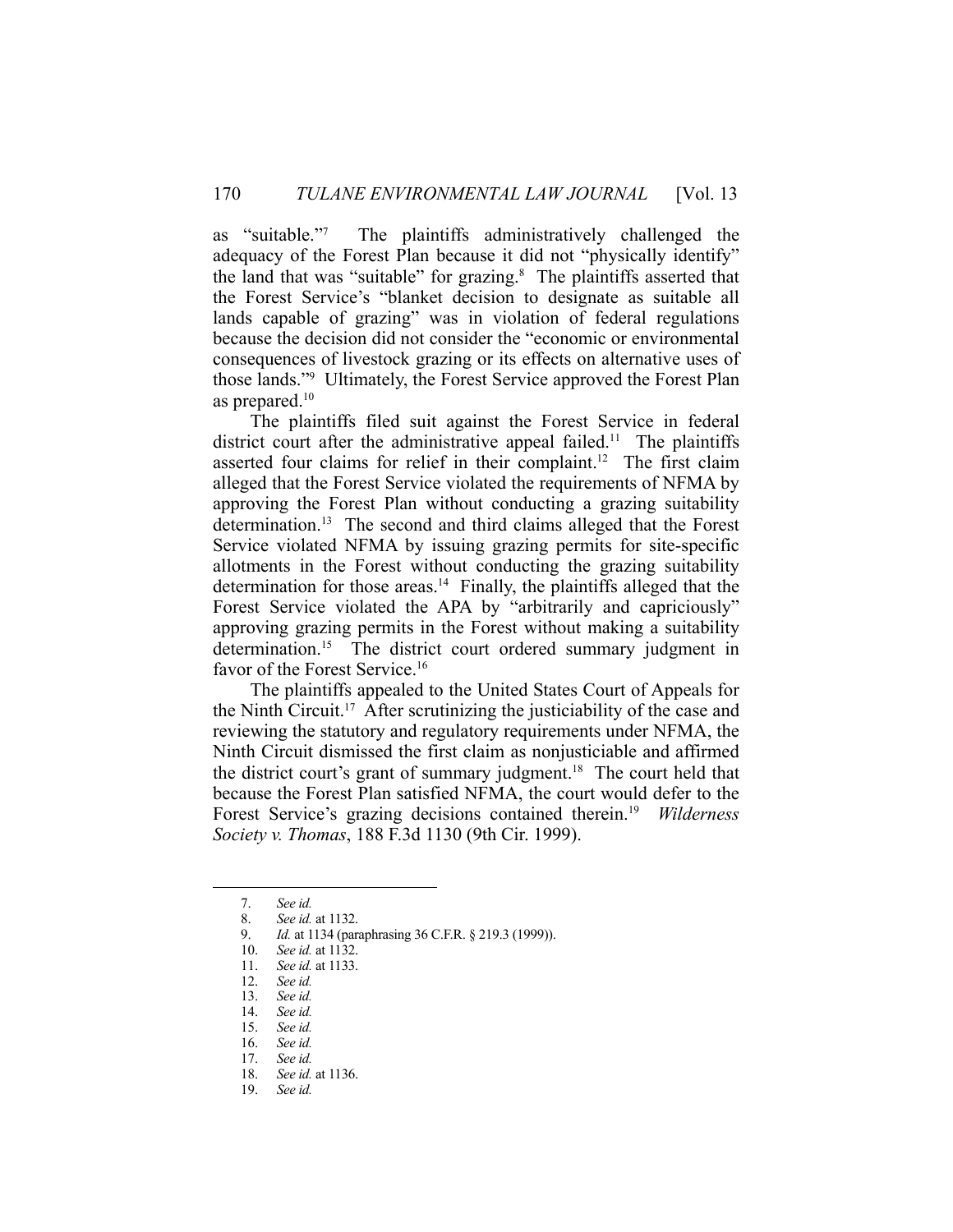#### II. BACKGROUND

 Under NFMA, the Forest Service is required to develop, maintain, and revise forest plans for each forest in the National Forest System.<sup>20</sup> The plans call for a "systematic interdisciplinary approach" to assure that the forests provide "multiple use and sustained yield of the products and services obtained therefrom,"21 including "coordination of outdoor recreation, range, timber, watershed, wildlife and fish, and wilderness."22 Additionally, an EIS must be prepared for each forest plan pursuant to the requirements of the National Environmental Policy Act (NEPA).23

 Regulations governing grazing resources on national forests were promulgated to implement NFMA.24 In particular, the regulations specify that in a Forest Plan the Forest Service must determine "the suitability and potential capability of National Forest System lands for producing forage for grazing animals and for providing habitat for management indicator species."<sup>25</sup> The key terms are "capability" and "suitability." "Capability" is defined in the regulations as the "potential" usefulness of an area of the forest for specified management purposes.<sup>26</sup> On the other hand, "suitability" refers to the "appropriateness" of using specific areas of the forest for specific management practices.<sup>27</sup>

 The APA provides citizens access to judicial review in order to challenge agency action or inaction.<sup>28</sup> Generally, the courts will defer to an agency's decision unless the decision is "arbitrary, capricious, an

24. *See* 36 C.F.R. § 219 (1999).

The potential of an area of land to produce resources, supply goods and services, and allow resource uses under an assumed set of management practices and at a given level of management intensity. Capability depends upon current conditions and site conditions such as climate, slope, landform, soils, and geology, as well as the application of management practices, such as silviculture or protection from fire, insects, and disease.

*Id.*

 <sup>20.</sup> *See* 16 U.S.C. § 1604(a) (1994).

 <sup>21.</sup> *Id.* § 1604(b).

 <sup>22.</sup> *Id.* § 1604(e)(1).

 <sup>23.</sup> *See id.* § 1604(g)(1); Salmon River Concerned Citizens v. Robertson, 32 F.3d 1346, 1356 (9th Cir. 1994).

 <sup>25.</sup> *Id.* § 219.20.

 <sup>26.</sup> *Id.* § 219.3. "Capability" is defined in full as:

<sup>27.</sup> *Id.* "Suitability" is defined in full as: "[t]he appropriateness of applying certain resource management practices to a particular area of land, as determined by an analysis of the economic and environmental consequences and the alternative uses foregone. A unit of land may be suitable for a variety of individual or combined management practices." *Id.*

 <sup>28.</sup> *See* Administrative Procedure Act, 5 U.S.C. §§ 551-559, 701-706 (1994 & Supp. IV 1998).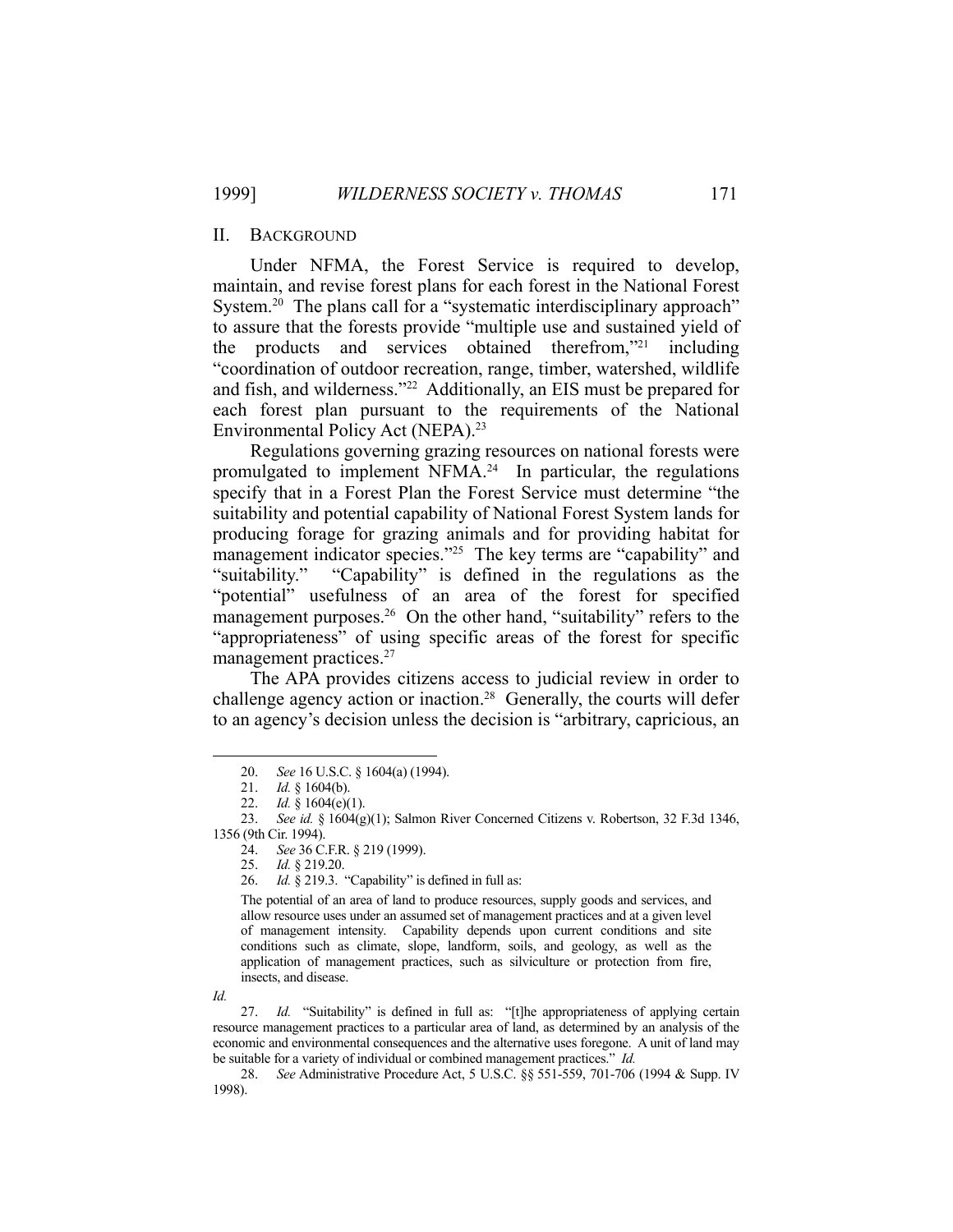abuse of discretion, or otherwise not in accordance with law."29 Furthermore, when reviewing an agency's interpretation of its own regulations, the courts "defer to the agency's interpretation unless it is plainly erroneous or inconsistent with the regulation."30

 Before reviewing the merits of a challenge to a Forest Plan, courts will consider the justiciability of a case.<sup>31</sup> Justiciability encompasses the courts' self-imposed limits on federal jurisdiction.<sup>32</sup> Specifically, a case can be deemed nonjusticiable if the dispute is not "ripe" for review.<sup>33</sup> In 1998, the United States Supreme Court, in *Ohio Forestry Ass'n, Inc. v. Sierra Club*, developed a three-part test to determine whether challenges to Forest Plans are ripe for judicial review.34 First, a court must evaluate "whether delayed review would cause hardship to the plaintiffs."35 Second, a court must consider "whether judicial intervention would inappropriately interfere with further administrative action."<sup>36</sup> Third, a court must consider "whether the courts would benefit from further factual development of the issues presented."37 The Supreme Court clearly established that challenges to a forest plan must involve imminent concrete injury or site-specific harm rather than generic claims.<sup>38</sup> This new protocol provided the framework within which the Ninth Circuit evaluated the plaintiffs' challenge to the Forest Plan for the Prescott National Forest in the noted case. $39$ 

## III. THE COURT'S DECISION

 Before reaching the substantive NFMA issues of the claims in the noted case, the Ninth Circuit addressed the justiciability of the case in light of the Supreme Court's recent ruling in *Ohio Forestry*. 40 The court applied the *Ohio Forestry* three-factor justiciability test and stated that the plaintiffs must show either "imminent concrete injuries" or a "site-specific injury" causally related to the Forest

 <sup>29.</sup> *Id.* § 706(2)(A).

 <sup>30.</sup> Salmon River Concerned Citizens v. Robertson, 32 F.3d 1346, 1356 (9th Cir. 1994) (citations omitted).

 <sup>31.</sup> *See* Ohio Forestry Ass'n, Inc. v. Sierra Club, 523 U.S. 726, 733 (1998).

 <sup>32.</sup> *See id.* at 732.

 <sup>33.</sup> *See id.*

 <sup>34.</sup> *See id.* at 733.

 <sup>35.</sup> *Id.*

 <sup>36.</sup> *Id.*

 <sup>37.</sup> *Id.*

 <sup>38.</sup> *See id.* at 738-39.

 <sup>39.</sup> *See* Wilderness Soc'y v. Thomas, 188 F.3d 1130, 1133 (9th Cir. 1999).

 <sup>40.</sup> *See id.*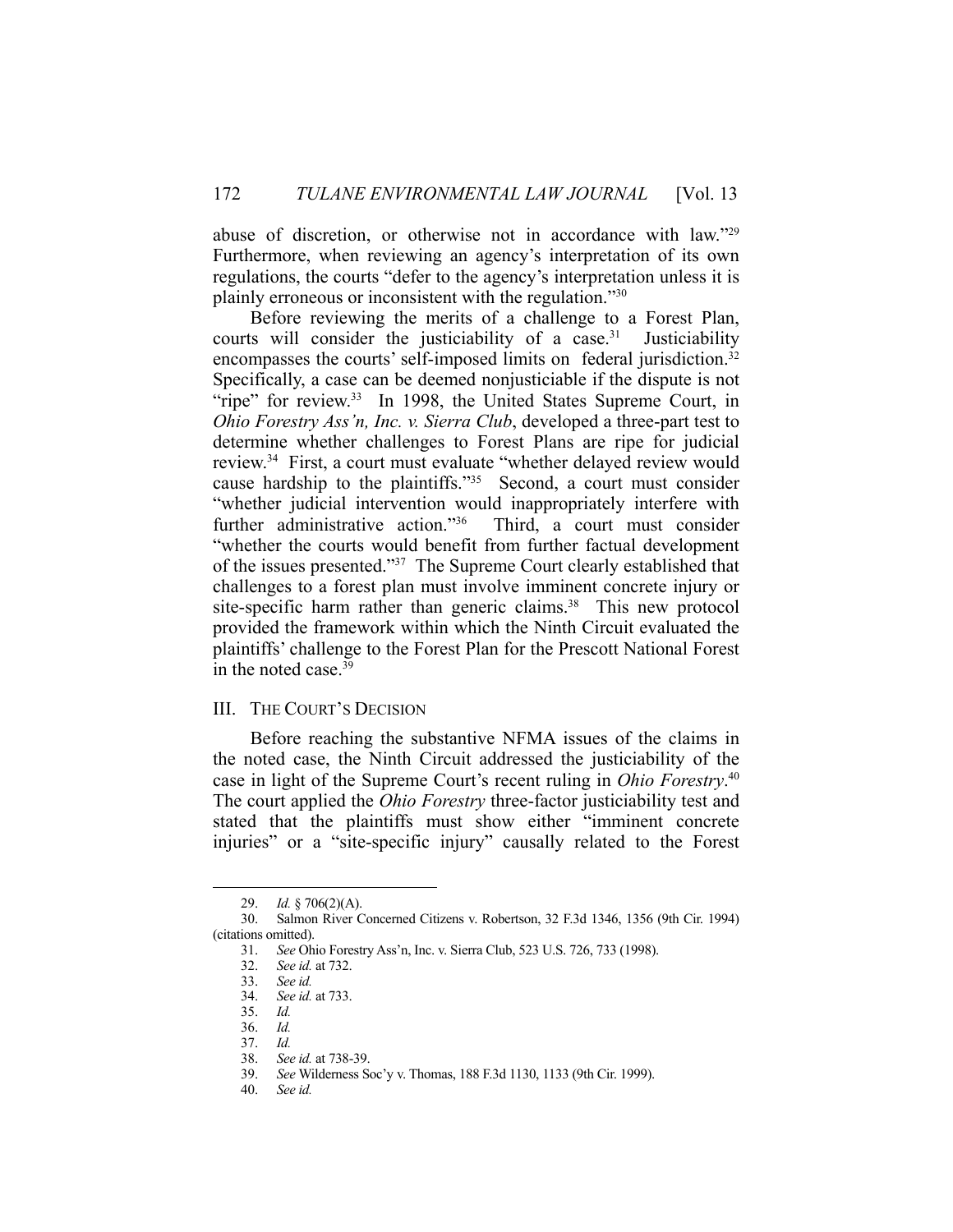Plan.41 Relying on *Ohio Forestry*, the court declared that "[g]eneric challenges to the sufficiency of forest plans are no longer justiciable."42 Using this rationale, the court viewed the first claim as nonjusticiable because it made the generic claim that the Forest Service failed to include a grazing suitability study in the Forest Plan.43 As for the second and third claims, the court held that the claims were ripe for review because they identified site-specific injuries to the grazing allotment areas as a result of the Forest Service's general grazing suitability determinations.<sup>44</sup> The fourth claim was viewed as a close variant of the second and third claims and was therefore justiciable as well.<sup>45</sup>

 After finding the second, third, and fourth claims justiciable, the court next considered the heart of the issue: whether the grazing determinations in the Forest Plan complied with NFMA.46 Again, the precise point of contention was whether all land designated as "capable" of grazing could be considered "suitable" for grazing without first formally analyzing the economic and environmental consequences and its effects on alternative uses.47 The court interpreted NFMA regulations to require the Forest Service to identify particular areas "suitable" or appropriate for grazing and browsing.<sup>48</sup> The court also acknowledged that a suitability determination, as defined in the regulations, requires assessment of the economic and environmental consequences as well as the preclusion of alternative uses.<sup>49</sup> Based on this framework, the court decided that the Forest Service had adequately analyzed economic and environmental consequences and considered alternatives to grazing suitability for the Forest in the EIS associated with the Forest Plan.<sup>50</sup> Even though the EIS was not strictly focused on grazing impacts on any particular areas of the Forest, grazing impacts were considered within the

 <sup>41.</sup> *Id.*

 <sup>42.</sup> *Id.* at 1134.

 <sup>43.</sup> *See id.*

 <sup>44.</sup> *See id.*

 <sup>45.</sup> *See id.* at 1136.

 <sup>46.</sup> *See id.* at 1134-36.

 <sup>47.</sup> *See id.* at 1134. As a supplemental issue, the court also rejected the plaintiffs' argument against the Forest Service's use of the FORPLAN analytic modeling computer program for determining grazing suitability in its evaluation of alternatives. *See id.* at 1135-36. Relying on its decision in *Nevada Land Assoc. v. United States Forest Service*, 8 F.3d 713, 718 (9th Cir. 1993), the court held that the Forest Service was free to use FORPLAN to assist in the planning process. *See Wilderness Soc'y*, 188 F.3d at 1136.

 <sup>48.</sup> *See Wilderness Soc'y*, 188 F.3d at 1135; *see also* 36 C.F.R. § 219.20 (1999).

 <sup>49.</sup> *See Wilderness Soc'y*, 188 F.3d at 1135; *see also* 36 C.F.R. § 219.3 (1999).

 <sup>50.</sup> *See Wilderness Soc'y*, 188 F.3d at 1135.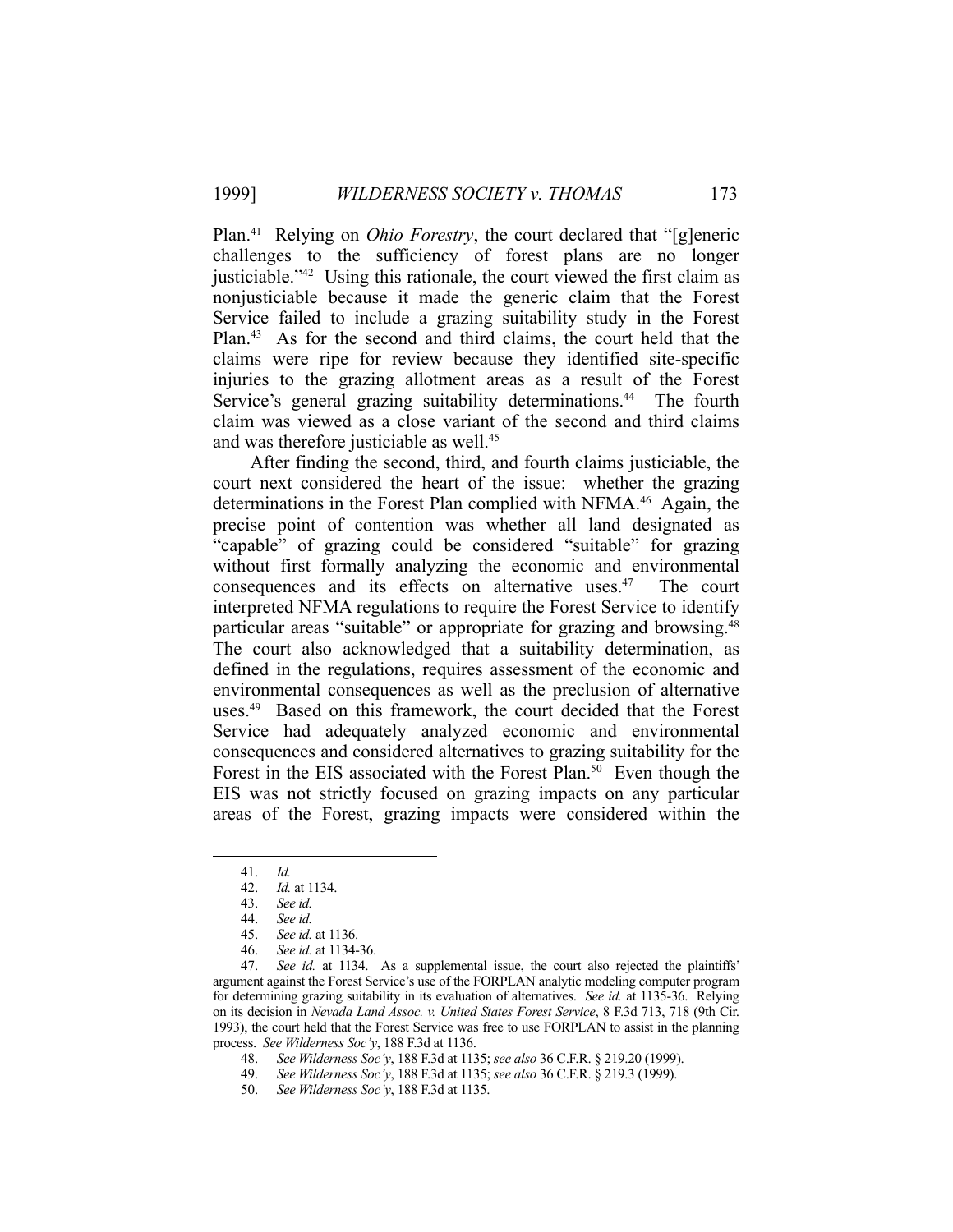context of various proposed resources and management practices.<sup>51</sup> The court then fell back on the traditional notion of judicial deference to agency interpretation in the absence of "plainly erroneous or inconsistent" application of the regulation.52 The court did not address the significance of the term "capability" when it reviewed the Forest Service's suitability analysis.<sup>53</sup> The court simply stated that the Forest Service interchanged the two words in the Forest Plan, but found that this did not amount to a violation of NFMA or the implementing regulations.<sup>54</sup>

 Finally, the court summarily rejected the plaintiffs' fourth claim under the APA.<sup>55</sup> The court considered the plaintiffs' assertion that the record lacked any "rational basis or explanation for the Forest Service's grazing suitability determination" to be subsumed under the other two NFMA claims.<sup>56</sup> The APA claim necessarily failed because the court already decided that the Forest Service had complied with NFMA's grazing suitability determination requirements.<sup>57</sup>

IV. ANALYSIS

 While the Ninth Circuit's assessment of the ripeness of the plaintiffs' claims comports with modern jurisprudence,<sup>58</sup> the court's flat rejection of the plaintiffs' challenge to the Forest Plan was based on a faulty reading of the plain language of NFMA's implementing regulations. Under *Ohio Forestry*, the court properly dismissed the plaintiffs' first claim as nonjusticiable and stated that the remaining claims were ripe for judicial review.59 Unfortunately, the court still focused its decision on the sufficiency of the consideration of alternatives even though that was more of a generic claim under the now-dismissed first claim.<sup>60</sup> In so doing, the court failed to reach the heart of the remaining justiciable claims pertaining to the concrete harm caused by the Forest Service's failure to conduct a site-specific assessment of the specific grazing allotments.

 <sup>51.</sup> *See id.*

 <sup>52.</sup> *Id.* (quoting Salmon River Concerned Citizens v. Robertson, 32 F.3d 1346, 1356 (9th Cir. 1994)).

 <sup>53.</sup> *See id.* at 1135.

 <sup>54.</sup> *See id.*

 <sup>55.</sup> *See id.* at 1136.

 <sup>56.</sup> *Id.*

 <sup>57.</sup> *See id.*

 <sup>58.</sup> *See* Ohio Forestry Ass'n, Inc. v. Sierra Club, 523 U.S. 726, 733 (1998).

 <sup>59.</sup> *See Wilderness Soc'y*, 188 F.3d at 1134.

 <sup>60.</sup> *See id.* at 1135-36.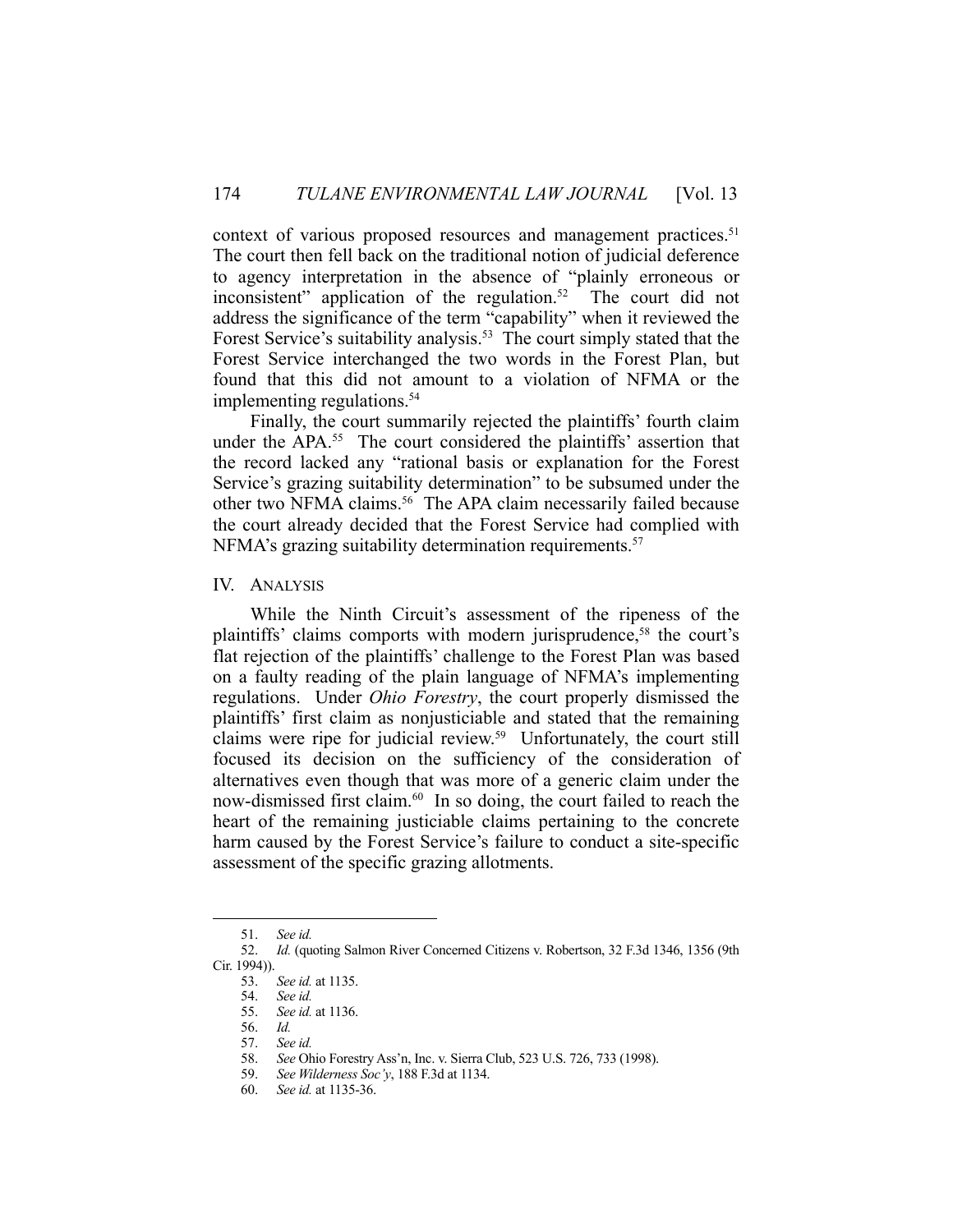The plaintiffs' second and third claims asserted that the Forest Service failed to comply with NFMA's grazing suitability determination requirements.<sup>61</sup> Under NFMA regulations, the Forest Service is required to identify site-specific areas that are suitable for grazing purposes in the Forest.<sup>62</sup> The Forest Service did not satisfy this requirement in the alternatives analysis section of the EIS.<sup>63</sup> Nevertheless, the court overlooked this regulatory requirement in condoning the Forest Service's less-informed general determination that all of the land that was not too steep, too rocky, or too wooded was suitable for grazing.<sup>64</sup> This allows the Forest Service to offer for grazing nearly one million acres of the Forest without determining whether any of the specific areas are actually suitable for such use.

 The court's decision amounts to turning a blind eye on NFMA's requirement that the Forest Service assess both the "suitability" and "capability" of specific areas of the Forest for grazing purposes. The applicable NFMA regulations clearly require the Forest Service to determine and identify forest land that has "the suitability *and* potential capability" for grazing.<sup>65</sup> Thus, the terms "suitable" and "capable," which are defined separately in the regulations, are intended to mean two distinctly different things.<sup>66</sup> Given the clear definitions in the regulations, it should not be disputed that "capability" means that a specific area has the potential to serve as a grazing area while "suitability" means that it would be appropriate to use the specific area for grazing. $67$  The essence of the plaintiffs' claims was that, even if the Forest Service competently determined that 977,834 acres had the potential to serve as livestock grazing land, it did not determine whether the specific allotment areas (or any areas) were suitable or appropriate for grazing purposes.<sup>68</sup> Incredibly, the court in one sweeping sentence eviscerates the distinction between "capable" and "suitable."69 The court simply brushed aside the importance of the two terms by stating that the Forest Service "unnecessarily complicated the analysis by occasionally interchanging the terms" but did not fail to meet the statutory and

 <sup>61.</sup> *See id.* at 1134.

 <sup>62.</sup> *See* 36 C.F.R. § 219.3 (1999) (requiring the suitability assessment to be applied to "a particular area of land").

 <sup>63.</sup> *See Wilderness Soc'y*, 188 F.3d at 1135.

 <sup>64.</sup> *See id.* at 1134-35.

 <sup>65. 36</sup> C.F.R. § 219.20 (1999) (emphasis added).

 <sup>66.</sup> *See id.* § 219.3.

 <sup>67.</sup> *See id.*

 <sup>68.</sup> *See Wilderness Soc'y*, 188 F.3d at 1134.

 <sup>69.</sup> *See id.* at 1135.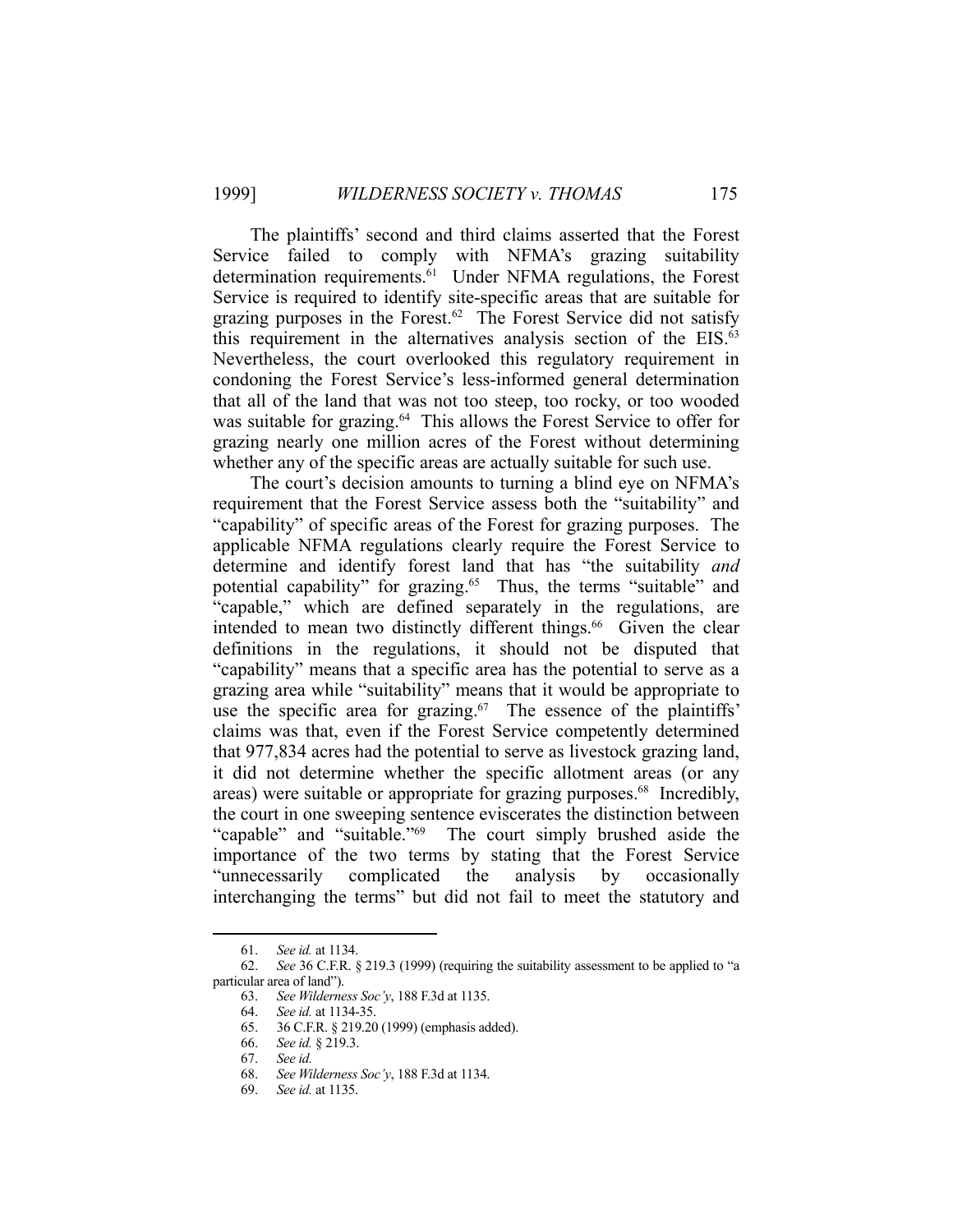regulatory requirements.<sup>70</sup> The court deferred to the agency's interpretation of the regulations and overlooked the regulatory requirement that calls for a particularized assessment of both the suitability and capability of forest land for grazing.<sup>71</sup> Given the Ninth Circuit's criteria for judicial deference, the court should not have deferred to the Forest Service's interpretation because it is inconsistent with the plain text of the regulation.<sup>72</sup> Instead, the court should have taken the opportunity to intervene in order to bring the Forest Service into compliance with its own regulations pertaining to the need for site-specific grazing suitability determinations in National Forests.

#### V. CONCLUSION

 In the noted case, the Forest Service's resolute protection of the cattle industry's grazing interests and its disregard for NFMA is a prime example of the agency's mismanagement of National Forest land. For the Forest Service to ignore its own mandate to accurately characterize the suitability of forest land for grazing is to betray the agency's public trust obligation. Moreover, the Forest Service is doing a disservice to cattle ranchers because the mismanagement of range land today will lead to long-term depletion of grazing resources in the foreseeable future.

 While it is readily conceivable that the Forest Service would fail to fulfill its environmental protection mandates, the Ninth Circuit's support of such conduct is cause for greater despair. The court serves as the last chance to ensure that grazing permits are granted only for those areas of the Forest that can sustain such use. Here, the court ignores the fact that the Forest Service did not assess and identify specific areas appropriate for grazing and instead relies on agency discretion. This deference is misplaced in this situation because it is just as likely that the Forest Service chose not to go through the work of accurately assessing 977,834 acres for suitable grazing areas as it is that the Forest Service truly considered that its general grazing capability assessment sufficiently characterized such a vast area as suitable for grazing. The plaintiffs and the hope for sustainable use of the Prescott National Forest would have had a better chance if the

 <sup>70.</sup> *Id.*

 <sup>71.</sup> *See id.* at 1136; *see also* 36 C.F.R. § 219.20 (1999).

 <sup>72.</sup> *See* Salmon River Concerned Citizens v. Robertson, 32 F.3d 1346, 1356 (9th Cir. 1994).